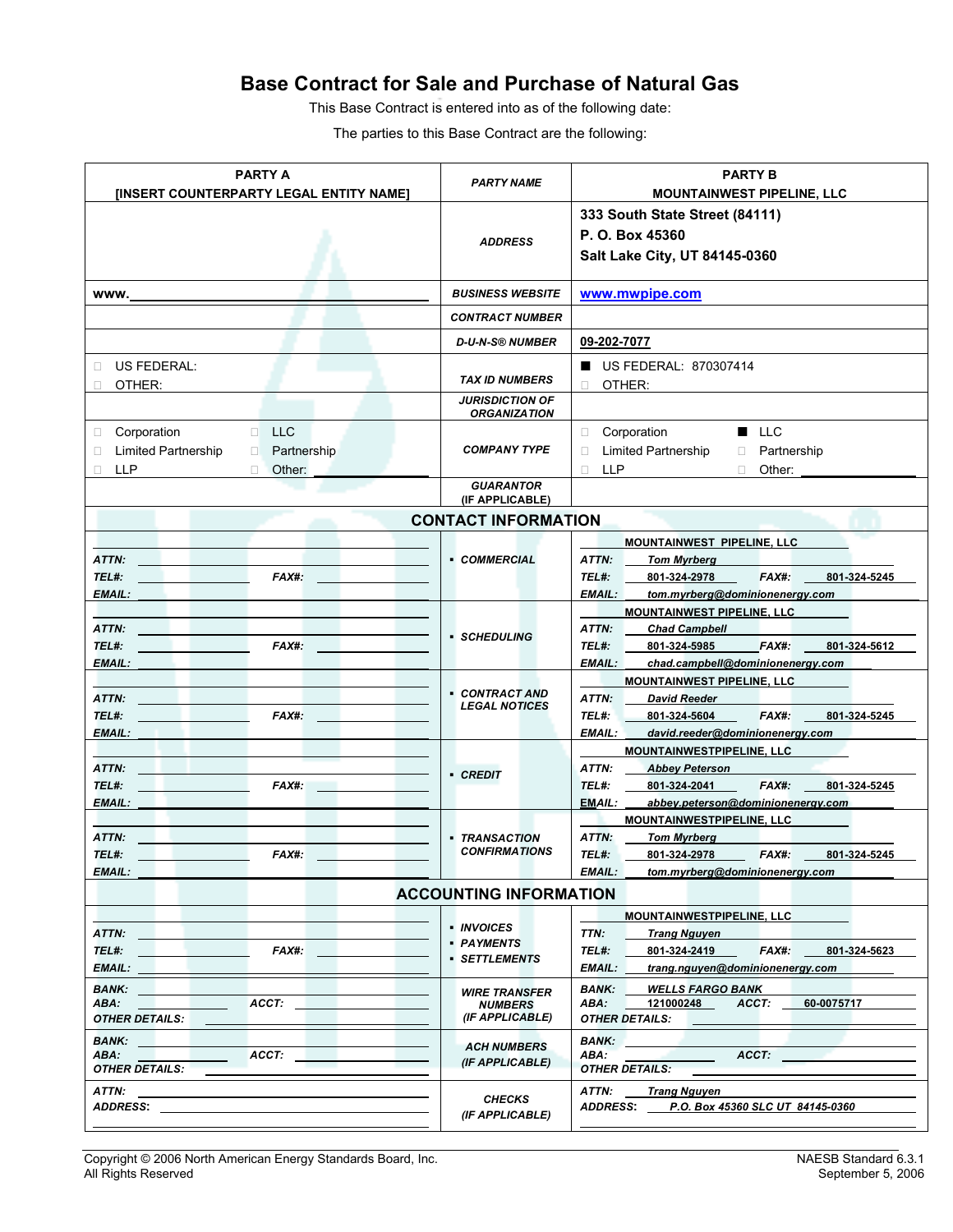# **Base Contract for Sale and Purchase of Natural Gas**

(Continued)

This Base Contract incorporates by reference for all purposes the General Terms and Conditions for Sale and Purchase of Natural Gas published by the North American Energy Standards Board. The parties hereby agree to the following provisions offered in said General Terms and Conditions. In the event the parties fail to check a box, the specified default provision shall apply. Select the appropriate box(es) from each section:

| Section 1.2<br>Transaction<br>Procedure<br>Section 2.7<br><b>Confirm Deadline</b><br>Section 2.8<br><b>Confirming Party</b> | 0<br>0R<br>■<br>0R<br>$\Box$<br>0R<br>о<br>$\Box$    | Oral (default)<br>Written<br>2 Business Days after receipt (default)<br><b>Business Days after receipt</b><br>Seller (default)<br>Buyer                                                           | Section 10.2<br>Additional<br>Events of<br>Default       | ■<br>$\Box$<br>п                      | No Additional Events of Default (default)<br>Indebtedness Cross Default<br>0<br>Party B: the contract of the contract of the contract of the contract of the contract of the contract of the contract of the contract of the contract of the contract of the contract of the contract of the contract of the c<br>п<br><b>Transactional Cross Default</b><br>Specified Transactions: |
|-----------------------------------------------------------------------------------------------------------------------------|------------------------------------------------------|---------------------------------------------------------------------------------------------------------------------------------------------------------------------------------------------------|----------------------------------------------------------|---------------------------------------|--------------------------------------------------------------------------------------------------------------------------------------------------------------------------------------------------------------------------------------------------------------------------------------------------------------------------------------------------------------------------------------|
| Section 3.2<br>Performance<br>Obligation                                                                                    | 0<br>0R                                              | Cover Standard (default)<br>Spot Price Standard                                                                                                                                                   | Section 10.3.1<br>Early<br>Termination<br>Damages        | <b>OR</b><br>0                        | Early Termination Damages Apply (default)<br>Early Termination Damages Do Not Apply                                                                                                                                                                                                                                                                                                  |
| immediately preceding.<br>Section 2.31<br>Spot Price<br>Publication<br><b>Section 6</b><br>Taxes                            | ш<br><b>OR</b><br>$\Box$<br>ш<br><b>OR</b><br>$\Box$ | Note: The following Spot Price Publication applies to both of the<br>Gas Daily Midpoint (default)<br>Buyer Pays At and After Delivery Point (default)<br>Seller Pays Before and At Delivery Point | <b>Section 10.3.2</b> □<br>Other<br>Agreement<br>Setoffs | <b>OR</b>                             | Other Agreement Setoffs Apply (default)<br>Bilateral (default)<br>0<br>$\Box$<br>Triangular<br>Other Agreement Setoffs Do Not Apply                                                                                                                                                                                                                                                  |
| Section 7.2<br><b>Payment Date</b>                                                                                          | ■<br><b>OR</b><br>□                                  | 25th Day of Month following Month of delivery<br>(default)<br>Day of Month following Month of delivery                                                                                            | Section 15.5<br>Choice Of Law                            |                                       | <b>UTAH</b>                                                                                                                                                                                                                                                                                                                                                                          |
| Section 7.2<br>Method of Payment<br>Section 7.7<br>Netting                                                                  | п<br>$\Box$<br>П<br>П<br>0R<br>п                     | Wire transfer (default)<br>Automated Clearinghouse Credit (ACH)<br>Check<br>Netting applies (default)<br>Netting does not apply                                                                   | Section 15.10<br>Confidentiality                         | $\blacksquare$<br><b>OR</b><br>$\Box$ | Confidentiality applies (default)<br>Confidentiality does not apply                                                                                                                                                                                                                                                                                                                  |
| Addendum(s):                                                                                                                |                                                      | Special Provisions Number of sheets attached:<br><b>ONE</b>                                                                                                                                       |                                                          |                                       |                                                                                                                                                                                                                                                                                                                                                                                      |

IN WITNESS WHEREOF, the parties hereto have executed this Base Contract in duplicate.

|     |                      | <b>[INSERT COUNTERPARTY LEGAL ENTITY NAME]</b> | <b>PARTY NAME</b>   |     |                                | <b>DOMINION ENERGY QUESTAR PIPELINE, LLC</b> |  |
|-----|----------------------|------------------------------------------------|---------------------|-----|--------------------------------|----------------------------------------------|--|
| Bv: |                      |                                                | <b>SIGNATURE</b>    | Bv: |                                |                                              |  |
|     | <b>Ilnsert Namel</b> |                                                | <b>PRINTED NAME</b> |     | <b>Shelley Wright Kendrick</b> |                                              |  |
|     | <b>Insert Titlel</b> |                                                | <b>TITLE</b>        |     |                                | Vice President, Commercial & Marketing       |  |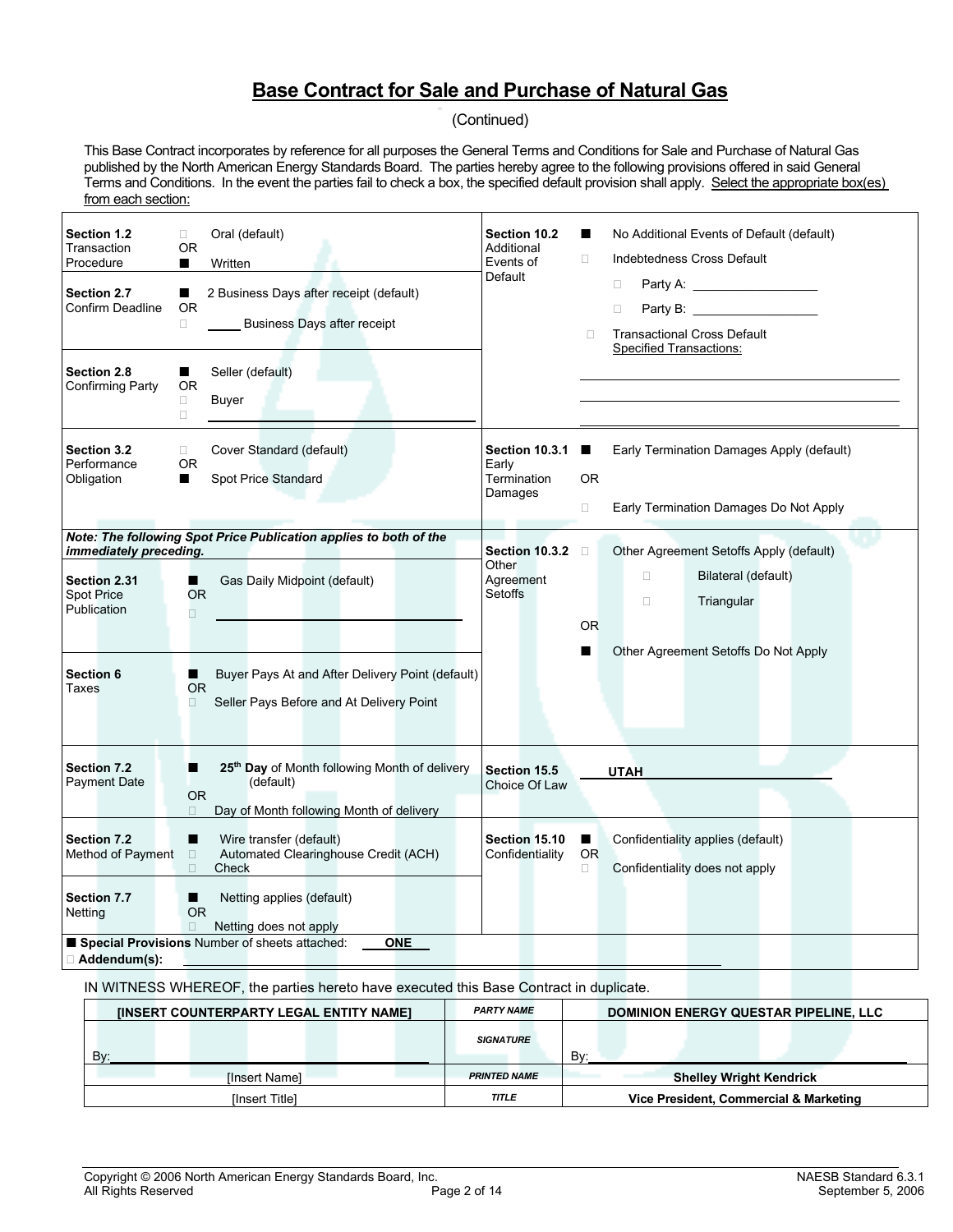# General Terms and Conditions Base Contract for Sale and Purchase of Natural Gas

### SECTION 1. PURPOSE AND PROCEDURES

1.1. These General Terms and Conditions are intended to facilitate purchase and sale transactions of Gas on a Firm or Interruptible basis. "Buyer" refers to the party receiving Gas and "Seller" refers to the party delivering Gas. The entire agreement between the parties shall be the Contract as defined in Section 2.9.

### **The parties have selected either the "Oral Transaction Procedure" or the "Written Transaction Procedure" as indicated on the Base Contract.**

### **Oral Transaction Procedure:**

1.2. The parties will use the following Transaction Confirmation procedure. Any Gas purchase and sale transaction may be effectuated in an EDI transmission or telephone conversation with the offer and acceptance constituting the agreement of the parties. The parties shall be legally bound from the time they so agree to transaction terms and may each rely thereon. Any such transaction shall be considered a "writing" and to have been "signed". Notwithstanding the foregoing sentence, the parties agree that Confirming Party shall, and the other party may, confirm a telephonic transaction by sending the other party a Transaction Confirmation by facsimile, EDI or mutually agreeable electronic means within three Business Days of a transaction covered by this Section 1.2 (Oral Transaction Procedure) provided that the failure to send a Transaction Confirmation shall not invalidate the oral agreement of the parties. Confirming Party adopts its confirming letterhead, or the like, as its signature on any Transaction Confirmation as the identification and authentication of Confirming Party. If the Transaction Confirmation contains any provisions other than those relating to the commercial terms of the transaction (i.e., price, quantity, performance obligation, delivery point, period of delivery and/or transportation conditions), which modify or supplement the Base Contract or General Terms and Conditions of this Contract (e.g., arbitration or additional representations and warranties), such provisions shall not be deemed to be accepted pursuant to Section 1.3 but must be expressly agreed to by both parties; provided that the foregoing shall not invalidate any transaction agreed to by the parties.

### **Written Transaction Procedure:**

1.2. The parties will use the following Transaction Confirmation procedure. Should the parties come to an agreement regarding a Gas purchase and sale transaction for a particular Delivery Period, the Confirming Party shall, and the other party may, record that agreement on a Transaction Confirmation and communicate such Transaction Confirmation by facsimile, EDI or mutually agreeable electronic means, to the other party by the close of the Business Day following the date of agreement. The parties acknowledge that their agreement will not be binding until the exchange of nonconflicting Transaction Confirmations or the passage of the Confirm Deadline without objection from the receiving party, as provided in Section 1.3.

1.3. If a sending party's Transaction Confirmation is materially different from the receiving party's understanding of the agreement referred to in Section 1.2, such receiving party shall notify the sending party via facsimile, EDI or mutually agreeable electronic means by the Confirm Deadline, unless such receiving party has previously sent a Transaction Confirmation to the sending party. The failure of the receiving party to so notify the sending party in writing by the Confirm Deadline constitutes the receiving party's agreement to the terms of the transaction described in the sending party's Transaction Confirmation. If there are any material differences between timely sent Transaction Confirmations governing the same transaction, then neither Transaction Confirmation shall be binding until or unless such differences are resolved including the use of any evidence that clearly resolves the differences in the Transaction Confirmations. In the event of a conflict among the terms of (i) a binding Transaction Confirmation pursuant to Section 1.2, (ii) the oral agreement of the parties which may be evidenced by a recorded conversation, where the parties have selected the Oral Transaction Procedure of the Base Contract, (iii) the Base Contract, and (iv) these General Terms and Conditions, the terms of the documents shall govern in the priority listed in this sentence.

1.4. The parties agree that each party may electronically record all telephone conversations with respect to this Contract between their respective employees, without any special or further notice to the other party. Each party shall obtain any necessary consent of its agents and employees to such recording. Where the parties have selected the Oral Transaction Procedure in Section 1.2 of the Base Contract, the parties agree not to contest the validity or enforceability of telephonic recordings entered into in accordance with the requirements of this Base Contract.

# SECTION 2. DEFINITIONS

The terms set forth below shall have the meaning ascribed to them below. Other terms are also defined elsewhere in the Contract and shall have the meanings ascribed to them herein.

2.1. "Additional Event of Default" shall mean Transactional Cross Default or Indebtedness Cross Default, each as and if selected by the parties pursuant to the Base Contract.

2.2. "Affiliate" shall mean, in relation to any person, any entity controlled, directly or indirectly, by the person, any entity that controls, directly or indirectly, the person or any entity directly or indirectly under common control with the person. For this purpose, "control" of any entity or person means ownership of at least 50 percent of the voting power of the entity or person.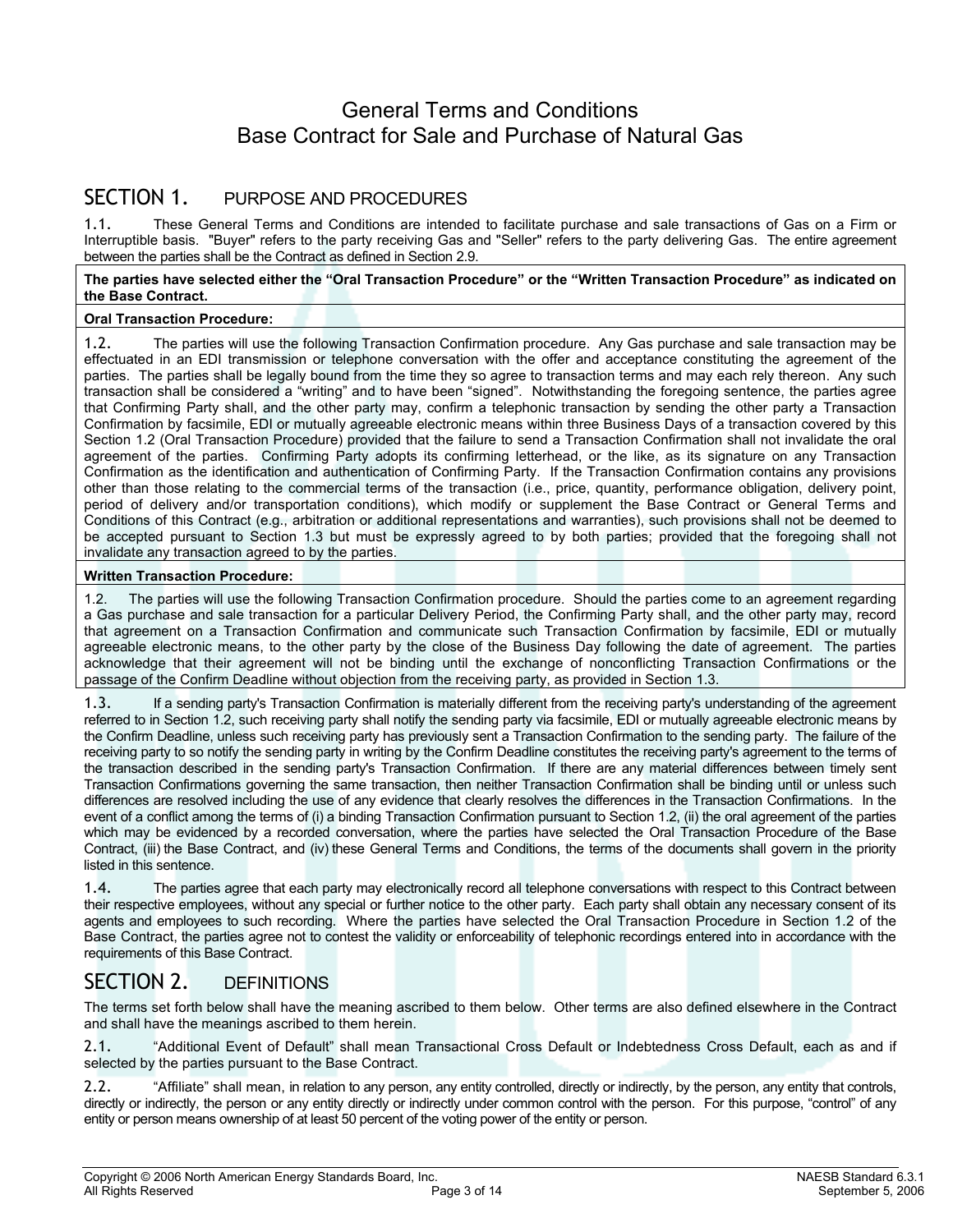2.3. "Alternative Damages" shall mean such damages, expressed in dollars or dollars per MMBtu, as the parties shall agree upon in the Transaction Confirmation, in the event either Seller or Buyer fails to perform a Firm obligation to deliver Gas in the case of Seller or to receive Gas in the case of Buyer.

2.4. "Base Contract" shall mean a contract executed by the parties that incorporates these General Terms and Conditions by reference; that specifies the agreed selections of provisions contained herein; and that sets forth other information required herein and any Special Provisions and addendum(s) as identified on page one.

2.5. "British thermal unit" or "Btu" shall mean the International BTU, which is also called the Btu (IT).

2.6. "Business Day(s)" shall mean Monday through Friday, excluding Federal Banking Holidays for transactions in the U.S.

2.7. "Confirm Deadline" shall mean 5:00 p.m. in the receiving party's time zone on the second Business Day following the Day a Transaction Confirmation is received or, if applicable, on the Business Day agreed to by the parties in the Base Contract; provided, if the Transaction Confirmation is time stamped after 5:00 p.m. in the receiving party's time zone, it shall be deemed received at the opening of the next Business Day.

2.8. "Confirming Party" shall mean the party designated in the Base Contract to prepare and forward Transaction Confirmations to the other party.

2.9. "Contract" shall mean the legally-binding relationship established by (i) the Base Contract, (ii) any and all binding Transaction Confirmations and (iii) where the parties have selected the Oral Transaction Procedure in Section 1.2 of the Base Contract, any and all transactions that the parties have entered into through an EDI transmission or by telephone, but that have not been confirmed in a binding Transaction Confirmation, all of which shall form a single integrated agreement between the parties.

2.10. "Contract Price" shall mean the amount expressed in U.S. Dollars per MMBtu to be paid by Buyer to Seller for the purchase of Gas as agreed to by the parties in a transaction.

2.11. "Contract Quantity" shall mean the quantity of Gas to be delivered and taken as agreed to by the parties in a transaction.

2.12. "Cover Standard", as referred to in Section 3.2, shall mean that if there is an unexcused failure to take or deliver any quantity of Gas pursuant to this Contract, then the performing party shall use commercially reasonable efforts to (i) if Buyer is the performing party, obtain Gas, (or an alternate fuel if elected by Buyer and replacement Gas is not available), or (ii) if Seller is the performing party, sell Gas, in either case, at a price reasonable for the delivery or production area, as applicable, consistent with: the amount of notice provided by the nonperforming party; the immediacy of the Buyer's Gas consumption needs or Seller's Gas sales requirements, as applicable; the quantities involved; and the anticipated length of failure by the nonperforming party.

2.13. "Credit Support Obligation(s)" shall mean any obligation(s) to provide or establish credit support for, or on behalf of, a party to this Contract such as cash, an irrevocable standby letter of credit, a margin agreement, a prepayment, a security interest in an asset, guaranty, or other good and sufficient security of a continuing nature.

2.14. "Day" shall mean a period of 24 consecutive hours, coextensive with a "day" as defined by the Receiving Transporter in a particular transaction.

2.15. "Delivery Period" shall be the period during which deliveries are to be made as agreed to by the parties in a transaction.

2.16. "Delivery Point(s)" shall mean such point(s) as are agreed to by the parties in a transaction.

2.17. "EDI" shall mean an electronic data interchange pursuant to an agreement entered into by the parties, specifically relating to the communication of Transaction Confirmations under this Contract.

2.18. "EFP" shall mean the purchase, sale or exchange of natural Gas as the "physical" side of an exchange for physical transaction involving gas futures contracts. EFP shall incorporate the meaning and remedies of "Firm", provided that a party's excuse for nonperformance of its obligations to deliver or receive Gas will be governed by the rules of the relevant futures exchange regulated under the Commodity Exchange Act.

2.19. "Firm" shall mean that either party may interrupt its performance without liability only to the extent that such performance is prevented for reasons of Force Majeure; provided, however, that during Force Majeure interruptions, the party invoking Force Majeure may be responsible for any Imbalance Charges as set forth in Section 4.3 related to its interruption after the nomination is made to the Transporter and until the change in deliveries and/or receipts is confirmed by the Transporter.

2.20. "Gas" shall mean any mixture of hydrocarbons and noncombustible gases in a gaseous state consisting primarily of methane.

2.21. "Guarantor" shall mean any entity that has provided a guaranty of the obligations of a party hereunder.

2.22. "Imbalance Charges" shall mean any fees, penalties, costs or charges (in cash or in kind) assessed by a Transporter for failure to satisfy the Transporter's balance and/or nomination requirements.

2.23. "Indebtedness Cross Default" shall mean if selected on the Base Contract by the parties with respect to a party, that it or its Guarantor, if any, experiences a default, or similar condition or event however therein defined, under one or more agreements or instruments, individually or collectively, relating to indebtedness (such indebtedness to include any obligation whether present or future, contingent or otherwise, as principal or surety or otherwise) for the payment or repayment of borrowed money in an aggregate amount greater than the threshold specified in the Base Contract with respect to such party or its Guarantor, if any, which results in such indebtedness becoming immediately due and payable.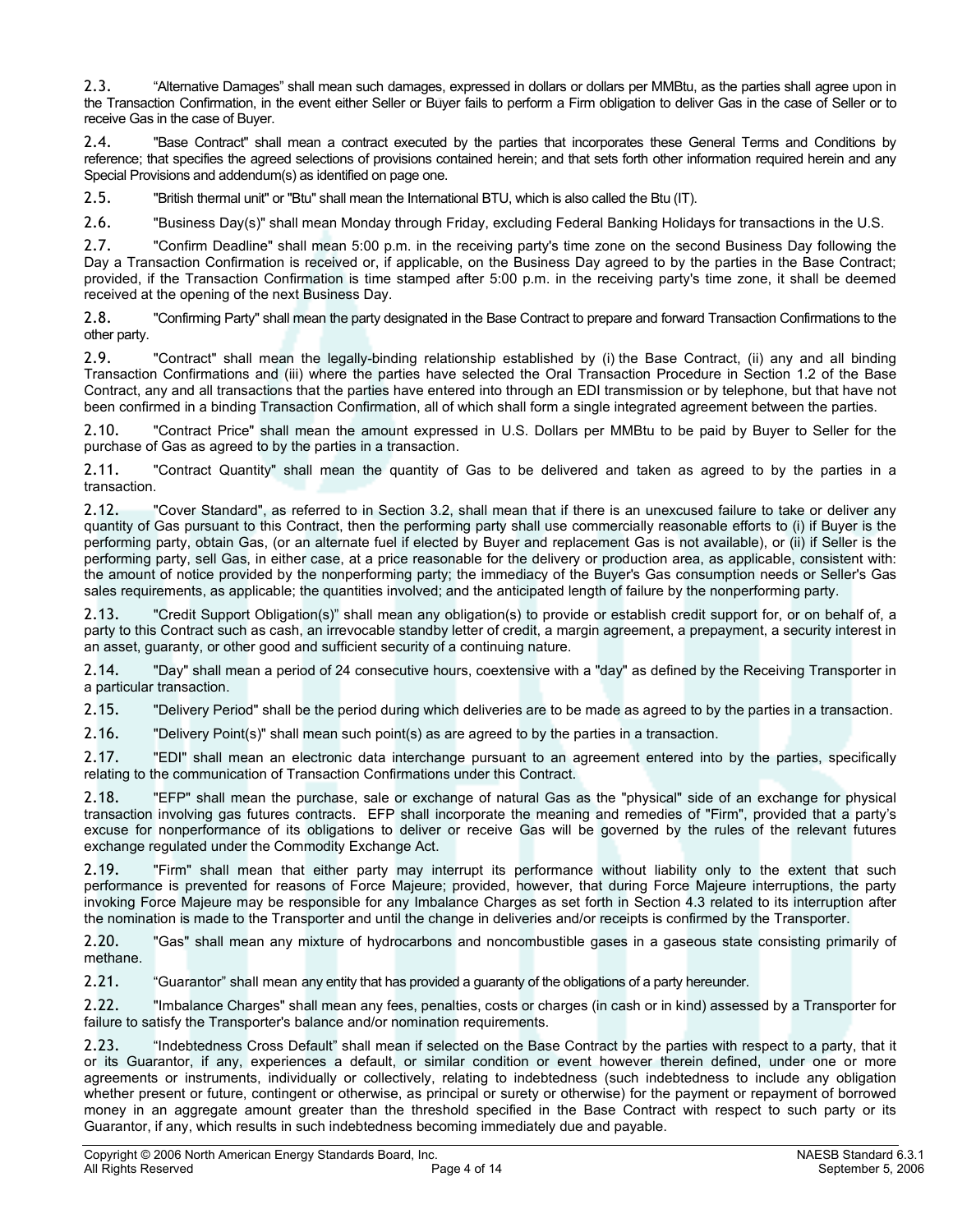2.24. "Interruptible" shall mean that either party may interrupt its performance at any time for any reason, whether or not caused by an event of Force Majeure, with no liability, except such interrupting party may be responsible for any Imbalance Charges as set forth in Section 4.3 related to its interruption after the nomination is made to the Transporter and until the change in deliveries and/or receipts is confirmed by Transporter.

2.25. "MMBtu" shall mean one million British thermal units, which is equivalent to one dekatherm.

2.26. "Month" shall mean the period beginning on the first Day of the calendar month and ending immediately prior to the commencement of the first Day of the next calendar month.

2.27. "Payment Date" shall mean a date, as indicated on the Base Contract, on or before which payment is due Seller for Gas received by Buyer in the previous Month.

2.28. "Receiving Transporter" shall mean the Transporter receiving Gas at a Delivery Point, or absent such receiving Transporter, the Transporter delivering Gas at a Delivery Point.

2.29. "Scheduled Gas" shall mean the quantity of Gas confirmed by Transporter(s) for movement, transportation or management.

2.30. "Specified Transaction(s)" shall mean any other transaction or agreement between the parties for the purchase, sale or exchange of physical Gas, and any other transaction or agreement identified as a Specified Transaction under the Base Contract.

2.31. "Spot Price " as referred to in Section 3.2 shall mean the price listed in the publication indicated on the Base Contract, under the listing applicable to the geographic location closest in proximity to the Delivery Point(s) for the relevant Day; provided, if there is no single price published for such location for such Day, but there is published a range of prices, then the Spot Price shall be the average of such high and low prices. If no price or range of prices is published for such Day, then the Spot Price shall be the average of the following: (i) the price (determined as stated above) for the first Day for which a price or range of prices is published that next precedes the relevant Day; and (ii) the price (determined as stated above) for the first Day for which a price or range of prices is published that next follows the relevant Day.

2.32. "Transaction Confirmation" shall mean a document, similar to the form of Exhibit A, setting forth the terms of a transaction formed pursuant to Section 1 for a particular Delivery Period.

2.33. "Transactional Cross Default" shall mean if selected on the Base Contract by the parties with respect to a party, that it shall be in default, however therein defined, under any Specified Transaction.

2.34. "Termination Option" shall mean the option of either party to terminate a transaction in the event that the other party fails to perform a Firm obligation to deliver Gas in the case of Seller or to receive Gas in the case of Buyer for a designated number of days during a period as specified on the applicable Transaction Confirmation.

2.35. "Transporter(s)" shall mean all Gas gathering or pipeline companies, or local distribution companies, acting in the capacity of a transporter, transporting Gas for Seller or Buyer upstream or downstream, respectively, of the Delivery Point pursuant to a particular transaction.

### SECTION 3. PERFORMANCE OBLIGATION

3.1. Seller agrees to sell and deliver, and Buyer agrees to receive and purchase, the Contract Quantity for a particular transaction in accordance with the terms of the Contract. Sales and purchases will be on a Firm or Interruptible basis, as agreed to by the parties in a transaction.

# **The parties have selected either the "Cover Standard" or the "Spot Price Standard" as indicated on the Base Contract.**

**Cover Standard:**

3.2. The sole and exclusive remedy of the parties in the event of a breach of a Firm obligation to deliver or receive Gas shall be recovery of the following: (i) in the event of a breach by Seller on any Day(s), payment by Seller to Buyer in an amount equal to the positive difference, if any, between the purchase price paid by Buyer utilizing the Cover Standard and the Contract Price, adjusted for commercially reasonable differences in transportation costs to or from the Delivery Point(s), multiplied by the difference between the Contract Quantity and the quantity actually delivered by Seller for such Day(s) excluding any quantity for which no replacement is available; or (ii) in the event of a breach by Buyer on any Day(s), payment by Buyer to Seller in the amount equal to the positive difference, if any, between the Contract Price and the price received by Seller utilizing the Cover Standard for the resale of such Gas, adjusted for commercially reasonable differences in transportation costs to or from the Delivery Point(s), multiplied by the difference between the Contract Quantity and the quantity actually taken by Buyer for such Day(s) excluding any quantity for which no sale is available; and (iii) in the event that Buyer has used commercially reasonable efforts to replace the Gas or Seller has used commercially reasonable efforts to sell the Gas to a third party, and no such replacement or sale is available for all or any portion of the Contract Quantity of Gas, then in addition to (i) or (ii) above, as applicable, the sole and exclusive remedy of the performing party with respect to the Gas not replaced or sold shall be an amount equal to any unfavorable difference between the Contract Price and the Spot Price, adjusted for such transportation to the applicable Delivery Point, multiplied by the quantity of such Gas not replaced or sold. Imbalance Charges shall not be recovered under this Section 3.2, but Seller and/or Buyer shall be responsible for Imbalance Charges, if any, as provided in Section 4.3. The amount of such unfavorable difference shall be payable five Business Days after presentation of the performing party's invoice, which shall set forth the basis upon which such amount was calculated.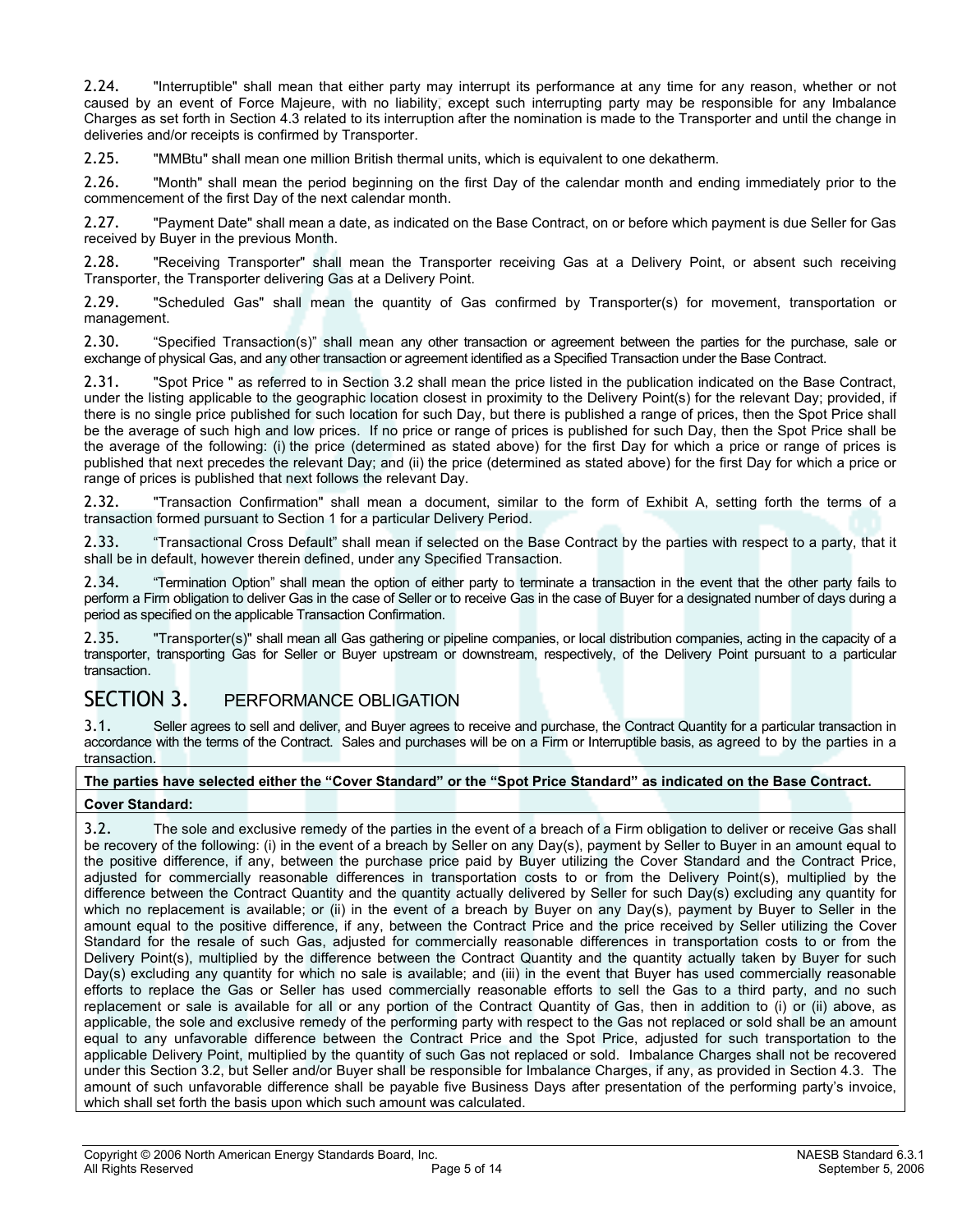### **Spot Price Standard:**

3.2. The sole and exclusive remedy of the parties in the event of a breach of a Firm obligation to deliver or receive Gas shall be recovery of the following: (i) in the event of a breach by Seller on any Day(s), payment by Seller to Buyer in an amount equal to the difference between the Contract Quantity and the actual quantity delivered by Seller and received by Buyer for such Day(s), multiplied by the positive difference, if any, obtained by subtracting the Contract Price from the Spot Price; or (ii) in the event of a breach by Buyer on any Day(s), payment by Buyer to Seller in an amount equal to the difference between the Contract Quantity and the actual quantity delivered by Seller and received by Buyer for such Day(s), multiplied by the positive difference, if any, obtained by subtracting the applicable Spot Price from the Contract Price. Imbalance Charges shall not be recovered under this Section 3.2, but Seller and/or Buyer shall be responsible for Imbalance Charges, if any, as provided in Section 4.3. The amount of such unfavorable difference shall be payable five Business Days after presentation of the performing party's invoice, which shall set forth the basis upon which such amount was calculated.

3.3. Notwithstanding Section 3.2, the parties may agree to Alternative Damages in a Transaction Confirmation executed in writing by both parties.

3.4. In addition to Sections 3.2 and 3.3, the parties may provide for a Termination Option in a Transaction Confirmation executed in writing by both parties. The Transaction Confirmation containing the Termination Option will designate the length of nonperformance triggering the Termination Option and the procedures for exercise thereof, how damages for nonperformance will be compensated, and how liquidation costs will be calculated.

### SECTION 4. TRANSPORTATION, NOMINATIONS, AND IMBALANCES

4.1. Seller shall have the sole responsibility for transporting the Gas to the Delivery Point(s). Buyer shall have the sole responsibility for transporting the Gas from the Delivery Point(s).

4.2. The parties shall coordinate their nomination activities, giving sufficient time to meet the deadlines of the affected Transporter(s). Each party shall give the other party timely prior Notice, sufficient to meet the requirements of all Transporter(s) involved in the transaction, of the quantities of Gas to be delivered and purchased each Day. Should either party become aware that actual deliveries at the Delivery Point(s) are greater or lesser than the Scheduled Gas, such party shall promptly notify the other party.

4.3. The parties shall use commercially reasonable efforts to avoid imposition of any Imbalance Charges. If Buyer or Seller receives an invoice from a Transporter that includes Imbalance Charges, the parties shall determine the validity as well as the cause of such Imbalance Charges. If the Imbalance Charges were incurred as a result of Buyer's receipt of quantities of Gas greater than or less than the Scheduled Gas, then Buyer shall pay for such Imbalance Charges or reimburse Seller for such Imbalance Charges paid by Seller. If the Imbalance Charges were incurred as a result of Seller's delivery of quantities of Gas greater than or less than the Scheduled Gas, then Seller shall pay for such Imbalance Charges or reimburse Buyer for such Imbalance Charges paid by Buyer.

# SECTION 5. QUALITY AND MEASUREMENT

All Gas delivered by Seller shall meet the pressure, quality and heat content requirements of the Receiving Transporter. The unit of quantity measurement for purposes of this Contract shall be one MMBtu dry. Measurement of Gas quantities hereunder shall be in accordance with the established procedures of the Receiving Transporter.

# SECTION 6. TAXES

**The parties have selected either "Buyer Pays At and After Delivery Point" or "Seller Pays Before and At Delivery Point" as indicated on the Base Contract.**

### **Buyer Pays At and After Delivery Point:**

Seller shall pay or cause to be paid all taxes, fees, levies, penalties, licenses or charges imposed by any government authority ("Taxes") on or with respect to the Gas prior to the Delivery Point(s). Buyer shall pay or cause to be paid all Taxes on or with respect to the Gas at the Delivery Point(s) and all Taxes after the Delivery Point(s). If a party is required to remit or pay Taxes that are the other party's responsibility hereunder, the party responsible for such Taxes shall promptly reimburse the other party for such Taxes. Any party entitled to an exemption from any such Taxes or charges shall furnish the other party any necessary documentation thereof.

### **Seller Pays Before and At Delivery Point:**

Seller shall pay or cause to be paid all taxes, fees, levies, penalties, licenses or charges imposed by any government authority ("Taxes") on or with respect to the Gas prior to the Delivery Point(s) and all Taxes at the Delivery Point(s). Buyer shall pay or cause to be paid all Taxes on or with respect to the Gas after the Delivery Point(s). If a party is required to remit or pay Taxes that are the other party's responsibility hereunder, the party responsible for such Taxes shall promptly reimburse the other party for such Taxes. Any party entitled to an exemption from any such Taxes or charges shall furnish the other party any necessary documentation thereof.

### SECTION 7. BILLING, PAYMENT, AND AUDIT

7.1. Seller shall invoice Buyer for Gas delivered and received in the preceding Month and for any other applicable charges, providing supporting documentation acceptable in industry practice to support the amount charged. If the actual quantity delivered is not known by the billing date, billing will be prepared based on the quantity of Scheduled Gas. The invoiced quantity will then be adjusted to the actual quantity on the following Month's billing or as soon thereafter as actual delivery information is available.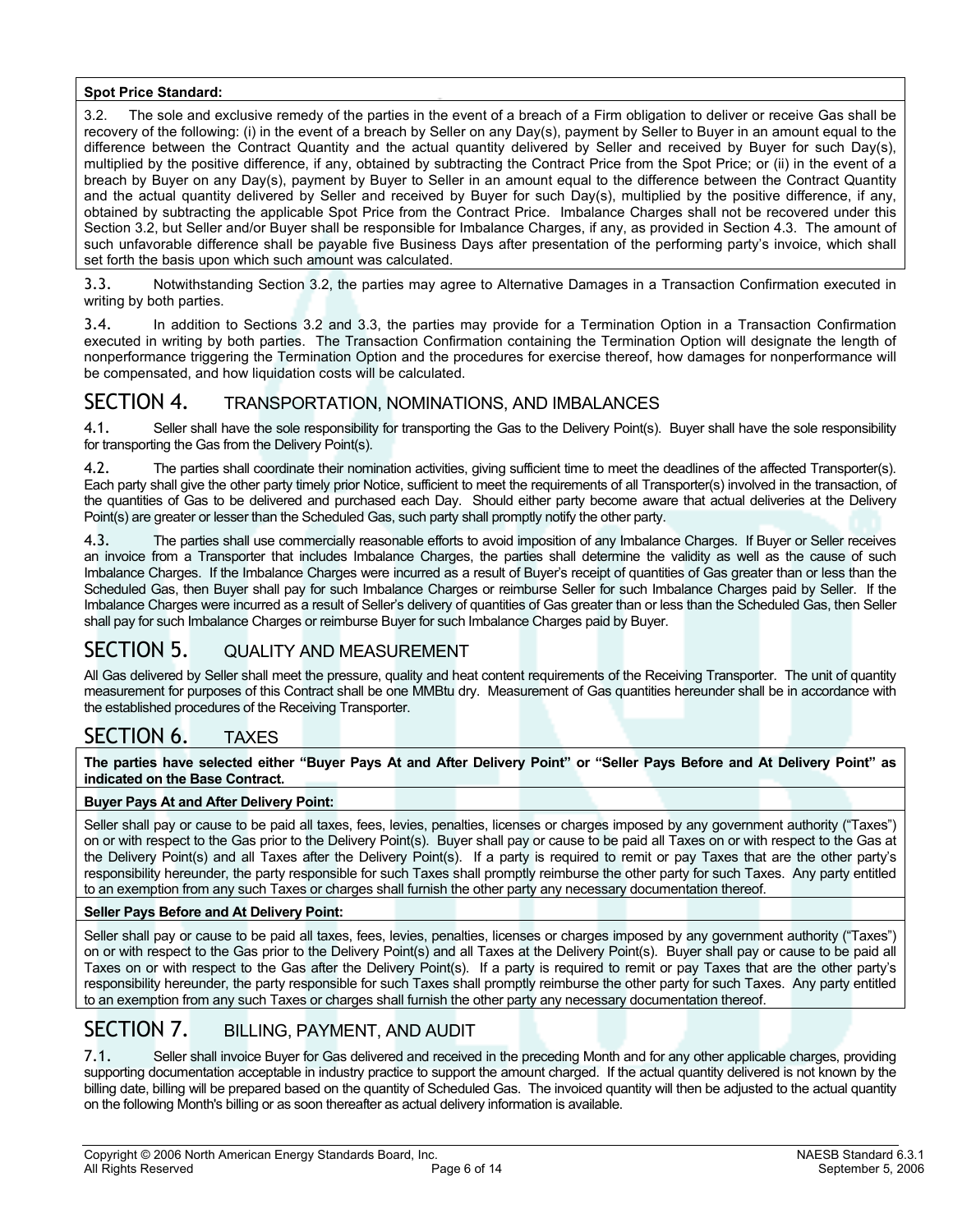7.2. Buyer shall remit the amount due under Section 7.1 in the manner specified in the Base Contract, in immediately available funds, on or before the later of the Payment Date or 10 Days after receipt of the invoice by Buyer; provided that if the Payment Date is not a Business Day, payment is due on the next Business Day following that date. In the event any payments are due Buyer hereunder, payment to Buyer shall be made in accordance with this Section 7.2.

7.3. In the event payments become due pursuant to Sections 3.2 or 3.3, the performing party may submit an invoice to the nonperforming party for an accelerated payment setting forth the basis upon which the invoiced amount was calculated. Payment from the nonperforming party will be due five Business Days after receipt of invoice.

7.4. If the invoiced party, in good faith, disputes the amount of any such invoice or any part thereof, such invoiced party will pay such amount as it concedes to be correct; provided, however, if the invoiced party disputes the amount due, it must provide supporting documentation acceptable in industry practice to support the amount paid or disputed without undue delay. In the event the parties are unable to resolve such dispute, either party may pursue any remedy available at law or in equity to enforce its rights pursuant to this Section.

7.5. If the invoiced party fails to remit the full amount payable when due, interest on the unpaid portion shall accrue from the date due until the date of payment at a rate equal to the lower of (i) the then-effective prime rate of interest published under "Money Rates" by The Wall Street Journal, plus two percent per annum; or (ii) the maximum applicable lawful interest rate.

7.6. A party shall have the right, at its own expense, upon reasonable Notice and at reasonable times, to examine and audit and to obtain copies of the relevant portion of the books, records, and telephone recordings of the other party only to the extent reasonably necessary to verify the accuracy of any statement, charge, payment, or computation made under the Contract. This right to examine, audit, and to obtain copies shall not be available with respect to proprietary information not directly relevant to transactions under this Contract. All invoices and billings shall be conclusively presumed final and accurate and all associated claims for under- or overpayments shall be deemed waived unless such invoices or billings are objected to in writing, with adequate explanation and/or documentation, within two years after the Month of Gas delivery. All retroactive adjustments under Section 7 shall be paid in full by the party owing payment within 30 Days of Notice and substantiation of such inaccuracy.

7.7. Unless the parties have elected on the Base Contract not to make this Section 7.7 applicable to this Contract, the parties shall net all undisputed amounts due and owing, and/or past due, arising under the Contract such that the party owing the greater amount shall make a single payment of the net amount to the other party in accordance with Section 7; provided that no payment required to be made pursuant to the terms of any Credit Support Obligation or pursuant to Section 7.3 shall be subject to netting under this Section. If the parties have executed a separate netting agreement, the terms and conditions therein shall prevail to the extent inconsistent herewith.

# SECTION 8. TITLE, WARRANTY, AND INDEMNITY

8.1. Unless otherwise specifically agreed, title to the Gas shall pass from Seller to Buyer at the Delivery Point(s). Seller shall have responsibility for and assume any liability with respect to the Gas prior to its delivery to Buyer at the specified Delivery Point(s). Buyer shall have responsibility for and assume any liability with respect to said Gas after its delivery to Buyer at the Delivery Point(s).

8.2. Seller warrants that it will have the right to convey and will transfer good and merchantable title to all Gas sold hereunder and delivered by it to Buyer, free and clear of all liens, encumbrances, and claims. EXCEPT AS PROVIDED IN THIS SECTION 8.2 AND IN SECTION 15.8, ALL OTHER WARRANTIES, EXPRESS OR IMPLIED, INCLUDING ANY WARRANTY OF MERCHANTABILITY OR OF FITNESS FOR ANY PARTICULAR PURPOSE, ARE DISCLAIMED.

8.3. Seller agrees to indemnify Buyer and save it harmless from all losses, liabilities or claims including reasonable attorneys' fees and costs of court ("Claims"), from any and all persons, arising from or out of claims of title, personal injury (including death) or property damage from said Gas or other charges thereon which attach before title passes to Buyer. Buyer agrees to indemnify Seller and save it harmless from all Claims, from any and all persons, arising from or out of claims regarding payment, personal injury (including death) or property damage from said Gas or other charges thereon which attach after title passes to Buyer.

8.4. The parties agree that the delivery of and the transfer of title to all Gas under this Contract shall take place within the Customs Territory of the United States (as defined in general note 2 of the Harmonized Tariff Schedule of the United States 19 U.S.C. §1202, General Notes, page 3); provided, however, that in the event Seller took title to the Gas outside the Customs Territory of the United States, Seller represents and warrants that it is the importer of record for all Gas entered and delivered into the United States, and shall be responsible for entry and entry summary filings as well as the payment of duties, taxes and fees, if any, and all applicable record keeping requirements.

8.5. Notwithstanding the other provisions of this Section 8, as between Seller and Buyer, Seller will be liable for all Claims to the extent that such arise from the failure of Gas delivered by Seller to meet the quality requirements of Section 5.

# SECTION 9. NOTICES

9.1. All Transaction Confirmations, invoices, payment instructions, and other communications made pursuant to the Base Contract ("Notices") shall be made to the addresses specified in writing by the respective parties from time to time.

9.2. All Notices required hereunder shall be in writing and may be sent by facsimile or mutually acceptable electronic means, a nationally recognized overnight courier service, first class mail or hand delivered.

9.3. Notice shall be given when received on a Business Day by the addressee. In the absence of proof of the actual receipt date, the following presumptions will apply. Notices sent by facsimile shall be deemed to have been received upon the sending party's receipt of its facsimile machine's confirmation of successful transmission. If the day on which such facsimile is received is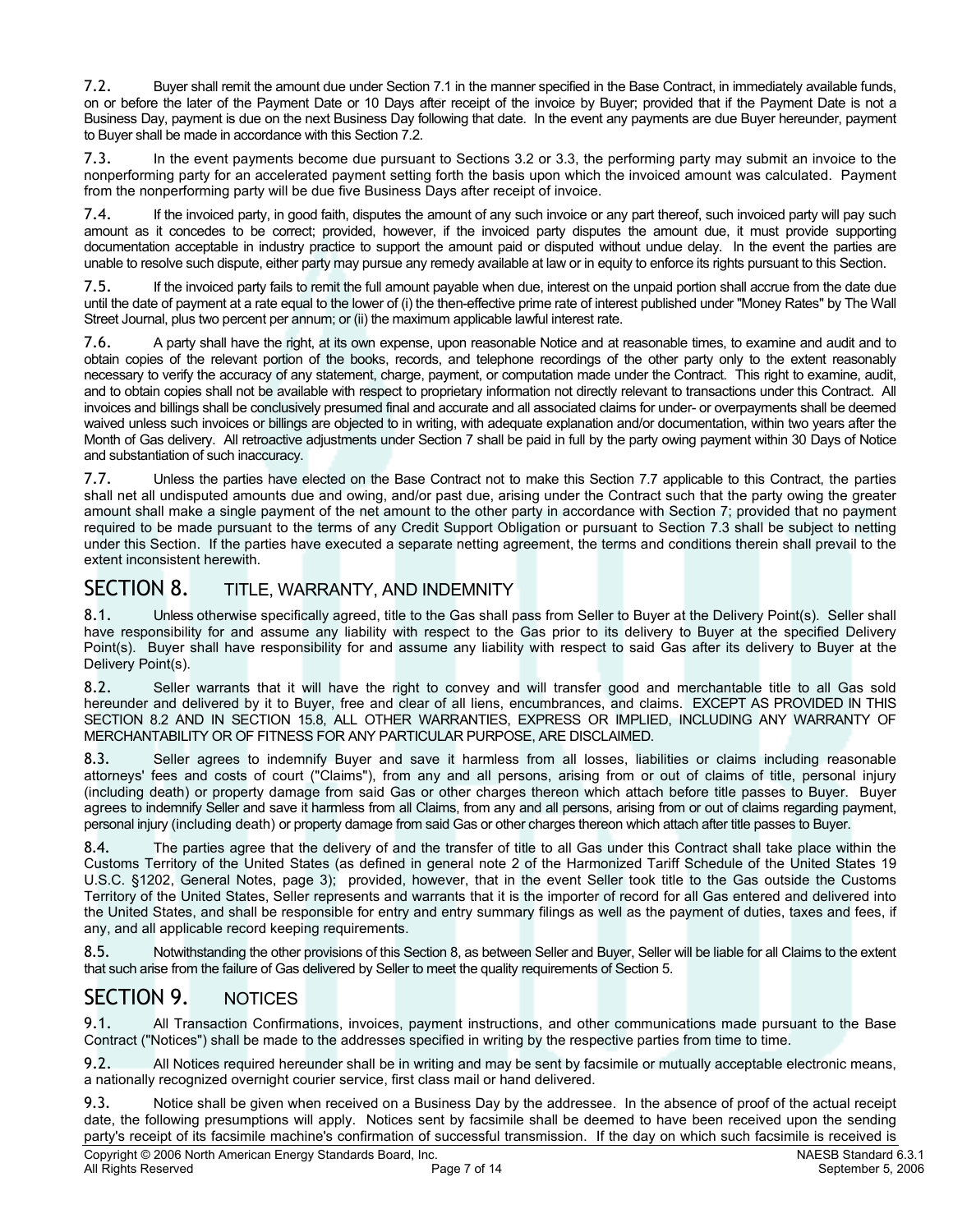not a Business Day or is after five p.m. on a Business Day, then such facsimile shall be deemed to have been received on the next following Business Day. Notice by overnight mail or courier shall be deemed to have been received on the next Business Day after it was sent or such earlier time as is confirmed by the receiving party. Notice via first class mail shall be considered delivered five Business Days after mailing.

9.4. The party receiving a commercially acceptable Notice of change in payment instructions or other payment information shall not be obligated to implement such change until ten Business Days after receipt of such Notice.

### SECTION 10. FINANCIAL RESPONSIBILITY

10.1. If either party ("X") has reasonable grounds for insecurity regarding the performance of any obligation under this Contract (whether or not then due) by the other party ("Y") (including, without limitation, the occurrence of a material change in the creditworthiness of Y or its Guarantor, if applicable), X may demand Adequate Assurance of Performance. "Adequate Assurance of Performance" shall mean sufficient security in the form, amount, for a term, and from an issuer, all as reasonably acceptable to X, including, but not limited to cash, a standby irrevocable letter of credit, a prepayment, a security interest in an asset or guaranty. Y hereby grants to X a continuing first priority security interest in, lien on, and right of setoff against all Adequate Assurance of Performance in the form of cash transferred by Y to X pursuant to this Section 10.1. Upon the return by X to Y of such Adequate Assurance of Performance, the security interest and lien granted hereunder on that Adequate Assurance of Performance shall be released automatically and, to the extent possible, without any further action by either party.

10.2. In the event (each an "Event of Default") either party (the "Defaulting Party") or its Guarantor shall: (i) make an assignment or any general arrangement for the benefit of creditors; (ii) file a petition or otherwise commence, authorize, or acquiesce in the commencement of a proceeding or case under any bankruptcy or similar law for the protection of creditors or have such petition filed or proceeding commenced against it; (iii) otherwise become bankrupt or insolvent (however evidenced); (iv) be unable to pay its debts as they fall due; (v) have a receiver, provisional liquidator, conservator, custodian, trustee or other similar official appointed with respect to it or substantially all of its assets; (vi) fail to perform any obligation to the other party with respect to any Credit Support Obligations relating to the Contract; (vii) fail to give Adequate Assurance of Performance under Section 10.1 within 48 hours but at least one Business Day of a written request by the other party; (viii) not have paid any amount due the other party hereunder on or before the second Business Day following written Notice that such payment is due; or ix) be the affected party with respect to any Additional Event of Default; then the other party (the "Non-Defaulting Party") shall have the right, at its sole election, to immediately withhold and/or suspend deliveries or payments upon Notice and/or to terminate and liquidate the transactions under the Contract, in the manner provided in Section 10.3, in addition to any and all other remedies available hereunder.

10.3. If an Event of Default has occurred and is continuing, the Non-Defaulting Party shall have the right, by Notice to the Defaulting Party, to designate a Day, no earlier than the Day such Notice is given and no later than 20 Days after such Notice is given, as an early termination date (the "Early Termination Date") for the liquidation and termination pursuant to Section 10.3.1 of all transactions under the Contract, each a "Terminated Transaction". On the Early Termination Date, all transactions will terminate, other than those transactions, if any, that may not be liquidated and terminated under applicable law ("Excluded Transactions"), which Excluded Transactions must be liquidated and terminated as soon thereafter as is legally permissible, and upon termination shall be a Terminated Transaction and be valued consistent with Section 10.3.1 below. With respect to each Excluded Transaction, its actual termination date shall be the Early Termination Date for purposes of Section 10.3.1.

**The parties have selected either "Early Termination Damages Apply" or "Early Termination Damages Do Not Apply" as indicated on the Base Contract.**

### **Early Termination Damages Apply:**

10.3.1. As of the Early Termination Date, the Non-Defaulting Party shall determine, in good faith and in a commercially reasonable manner, (i) the amount owed (whether or not then due) by each party with respect to all Gas delivered and received between the parties under Terminated Transactions and Excluded Transactions on and before the Early Termination Date and all other applicable charges relating to such deliveries and receipts (including without limitation any amounts owed under Section 3.2), for which payment has not yet been made by the party that owes such payment under this Contract and (ii) the Market Value, as defined below, of each Terminated Transaction. The Non-Defaulting Party shall (x) liquidate and accelerate each Terminated Transaction at its Market Value, so that each amount equal to the difference between such Market Value and the Contract Value, as defined below, of such Terminated Transaction(s) shall be due to the Buyer under the Terminated Transaction(s) if such Market Value exceeds the Contract Value and to the Seller if the opposite is the case; and (y) where appropriate, discount each amount then due under clause (x) above to present value in a commercially reasonable manner as of the Early Termination Date (to take account of the period between the date of liquidation and the date on which such amount would have otherwise been due pursuant to the relevant Terminated Transactions).

For purposes of this Section 10.3.1, "Contract Value" means the amount of Gas remaining to be delivered or purchased under a transaction multiplied by the Contract Price, and "Market Value" means the amount of Gas remaining to be delivered or purchased under a transaction multiplied by the market price for a similar transaction at the Delivery Point determined by the Non-Defaulting Party in a commercially reasonable manner. To ascertain the Market Value, the Non-Defaulting Party may consider, among other valuations, any or all of the settlement prices of NYMEX Gas futures contracts, quotations from leading dealers in energy swap contracts or physical gas trading markets, similar sales or purchases and any other bona fide third-party offers, all adjusted for the length of the term and differences in transportation costs. A party shall not be required to enter into a replacement transaction(s) in order to determine the Market Value. Any extension(s) of the term of a transaction to which parties are not bound as of the Early Termination Date (including but not limited to "evergreen provisions") shall not be considered in determining Contract Values and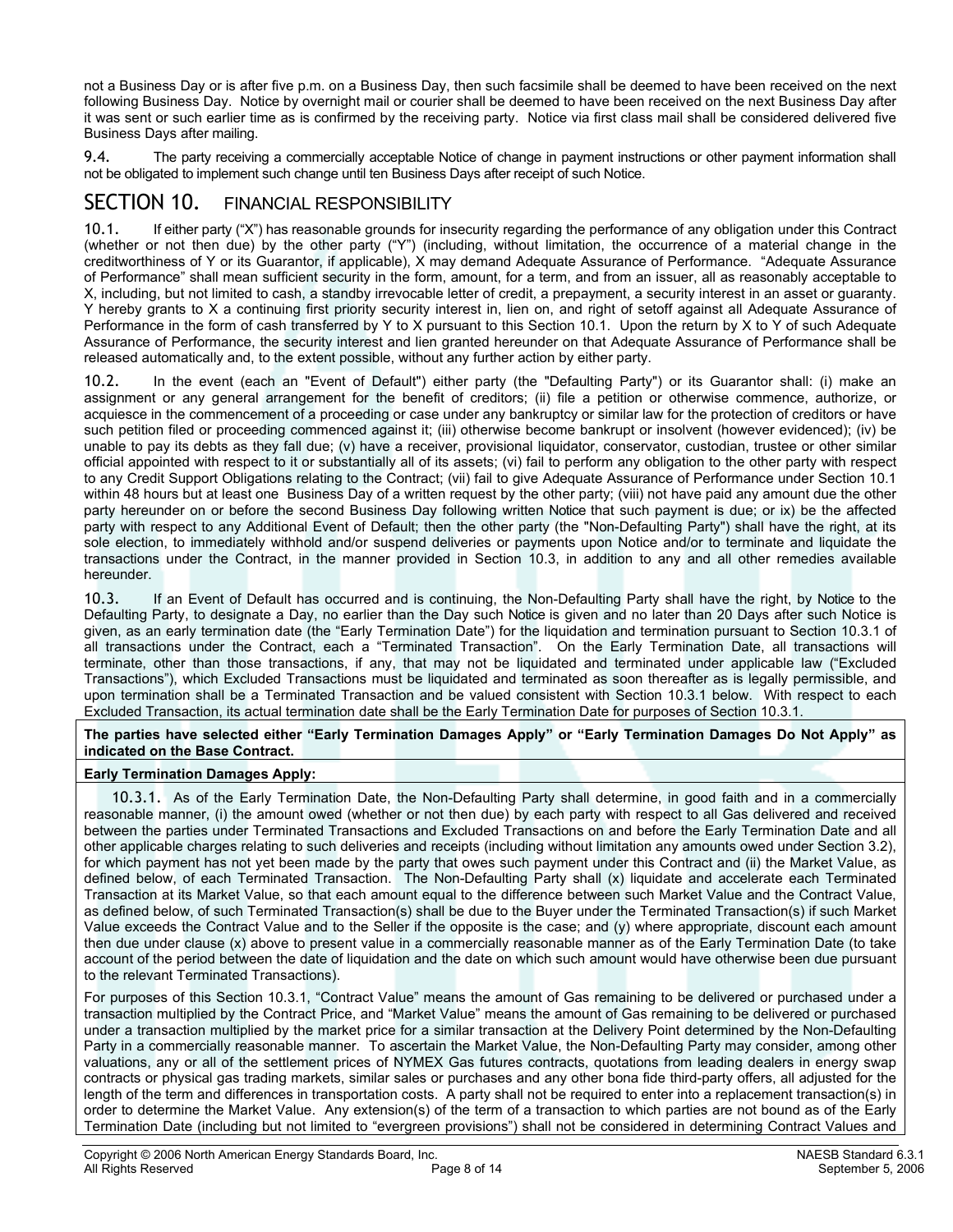Market Values. For the avoidance of doubt, any option pursuant to which one party has the right to extend the term of a transaction shall be considered in determining Contract Values and Market Values. The rate of interest used in calculating net present value shall be determined by the Non-Defaulting Party in a commercially reasonable manner.

### **Early Termination Damages Do Not Apply:**

10.3.1. As of the Early Termination Date, the Non-Defaulting Party shall determine, in good faith and in a commercially reasonable manner, the amount owed (whether or not then due) by each party with respect to all Gas delivered and received between the parties under Terminated Transactions and Excluded Transactions on and before the Early Termination Date and all other applicable charges relating to such deliveries and receipts (including without limitation any amounts owed under Section 3.2), for which payment has not yet been made by the party that owes such payment under this Contract.

**The parties have selected either "Other Agreement Setoffs Apply" or "Other Agreement Setoffs Do Not Apply" as indicated on the Base Contract.**

#### **Other Agreement Setoffs Apply:**

#### **Bilateral Setoff Option:**

10.3.2. The Non-Defaulting Party shall net or aggregate, as appropriate, any and all amounts owing between the parties under Section 10.3.1, so that all such amounts are netted or aggregated to a single liquidated amount payable by one party to the other (the "Net Settlement Amount"). At its sole option and without prior Notice to the Defaulting Party, the Non-Defaulting Party is hereby authorized to setoff any Net Settlement Amount against (i) any margin or other collateral held by a party in connection with any Credit Support Obligation relating to the Contract; and (ii) any amount(s) (including any excess cash margin or excess cash collateral) owed or held by the party that is entitled to the Net Settlement Amount under any other agreement or arrangement between the parties.

#### **Triangular Setoff Option:**

10.3.2. The Non-Defaulting Party shall net or aggregate, as appropriate, any and all amounts owing between the parties under Section 10.3.1, so that all such amounts are netted or aggregated to a single liquidated amount payable by one party to the other (the "Net Settlement Amount"). At its sole option, and without prior Notice to the Defaulting Party, the Non-Defaulting Party is hereby authorized to setoff (i) any Net Settlement Amount against any margin or other collateral held by a party in connection with any Credit Support Obligation relating to the Contract; (ii) any Net Settlement Amount against any amount(s) (including any excess cash margin or excess cash collateral) owed by or to a party under any other agreement or arrangement between the parties; (iii) any Net Settlement Amount owed to the Non-Defaulting Party against any amount(s) (including any excess cash margin or excess cash collateral) owed by the Non-Defaulting Party or its Affiliates to the Defaulting Party under any other agreement or arrangement; (iv) any Net Settlement Amount owed to the Defaulting Party against any amount(s) (including any excess cash margin or excess cash collateral) owed by the Defaulting Party to the Non-Defaulting Party or its Affiliates under any other agreement or arrangement; and/or (v) any Net Settlement Amount owed to the Defaulting Party against any amount(s) (including any excess cash margin or excess cash collateral) owed by the Defaulting Party or its Affiliates to the Non-Defaulting Party under any other agreement or arrangement.

#### **Other Agreement Setoffs Do Not Apply:**

10.3.2. The Non-Defaulting Party shall net or aggregate, as appropriate, any and all amounts owing between the parties under Section 10.3.1, so that all such amounts are netted or aggregated to a single liquidated amount payable by one party to the other (the "Net Settlement Amount"). At its sole option and without prior Notice to the Defaulting Party, the Non-Defaulting Party may setoff any Net Settlement Amount against any margin or other collateral held by a party in connection with any Credit Support Obligation relating to the Contract.

10.3.3. If any obligation that is to be included in any netting, aggregation or setoff pursuant to Section 10.3.2 is unascertained, the Non-Defaulting Party may in good faith estimate that obligation and net, aggregate or setoff, as applicable, in respect of the estimate, subject to the Non-Defaulting Party accounting to the Defaulting Party when the obligation is ascertained. Any amount not then due which is included in any netting, aggregation or setoff pursuant to Section 10.3.2 shall be discounted to net present value in a commercially reasonable manner determined by the Non-Defaulting Party.

10.4. As soon as practicable after a liquidation, Notice shall be given by the Non-Defaulting Party to the Defaulting Party of the Net Settlement Amount, and whether the Net Settlement Amount is due to or due from the Non-Defaulting Party. The Notice shall include a written statement explaining in reasonable detail the calculation of the Net Settlement Amount, provided that failure to give such Notice shall not affect the validity or enforceability of the liquidation or give rise to any claim by the Defaulting Party against the Non-Defaulting Party. The Net Settlement Amount as well as any setoffs applied against such amount pursuant to Section 10.3.2, shall be paid by the close of business on the second Business Day following such Notice, which date shall not be earlier than the Early Termination Date. Interest on any unpaid portion of the Net Settlement Amount as adjusted by setoffs, shall accrue from the date due until the date of payment at a rate equal to the lower of (i) the then-effective prime rate of interest published under "Money Rates" by The Wall Street Journal, plus two percent per annum; or (ii) the maximum applicable lawful interest rate.

10.5. The parties agree that the transactions hereunder constitute a "forward contract" within the meaning of the United States Bankruptcy Code and that Buyer and Seller are each "forward contract merchants" within the meaning of the United States Bankruptcy Code.

10.6. The Non-Defaulting Party's remedies under this Section 10 are the sole and exclusive remedies of the Non-Defaulting Party with respect to the occurrence of any Early Termination Date. Each party reserves to itself all other rights, setoffs, counterclaims and other defenses that it is or may be entitled to arising from the Contract.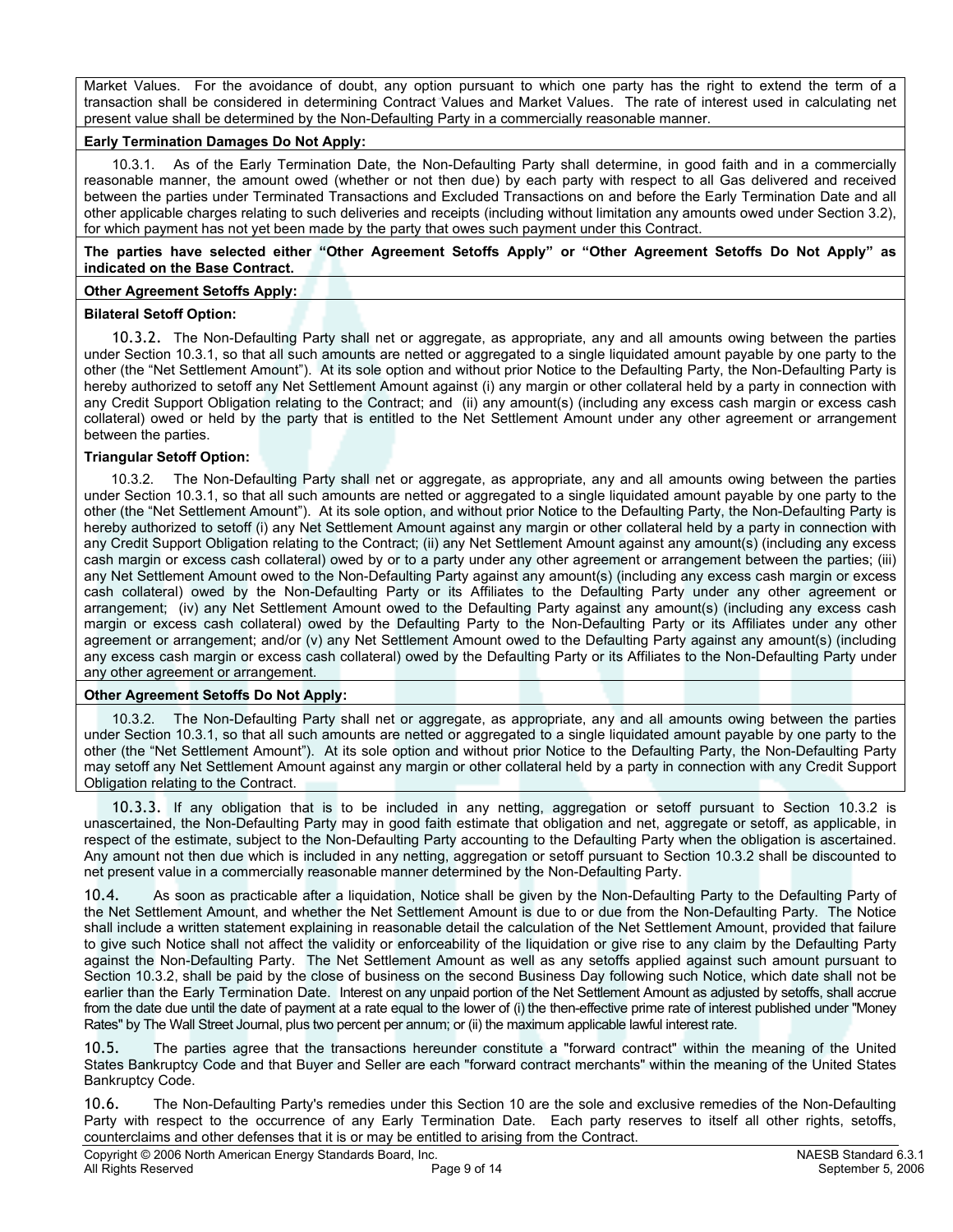10.7. With respect to this Section 10, if the parties have executed a separate netting agreement with close-out netting provisions, the terms and conditions therein shall prevail to the extent inconsistent herewith.

### SECTION 11. FORCE MAJEURE

11.1. Except with regard to a party's obligation to make payment(s) due under Section 7, Section 10.4, and Imbalance Charges under Section 4, neither party shall be liable to the other for failure to perform a Firm obligation, to the extent such failure was caused by Force Majeure. The term "Force Majeure" as employed herein means any cause not reasonably within the control of the party claiming suspension, as further defined in Section 11.2.

11.2. Force Majeure shall include, but not be limited to, the following: (i) physical events such as acts of God, landslides, lightning, earthquakes, fires, storms or storm warnings, such as hurricanes, which result in evacuation of the affected area, floods, washouts, explosions, breakage or accident or necessity of repairs to machinery or equipment or lines of pipe; (ii) weather related events affecting an entire geographic region, such as low temperatures which cause freezing or failure of wells or lines of pipe; (iii) interruption and/or curtailment of Firm transportation and/or storage by Transporters; (iv) acts of others such as strikes, lockouts or other industrial disturbances, riots, sabotage, insurrections or wars, or acts of terror; and (v) governmental actions such as necessity for compliance with any court order, law, statute, ordinance, regulation, or policy having the effect of law promulgated by a governmental authority having jurisdiction. Seller and Buyer shall make reasonable efforts to avoid the adverse impacts of a Force Majeure and to resolve the event or occurrence once it has occurred in order to resume performance.

11.3. Neither party shall be entitled to the benefit of the provisions of Force Majeure to the extent performance is affected by any or all of the following circumstances: (i) the curtailment of interruptible or secondary Firm transportation unless primary, in-path, Firm transportation is also curtailed; (ii) the party claiming excuse failed to remedy the condition and to resume the performance of such covenants or obligations with reasonable dispatch; or (iii) economic hardship, to include, without limitation, Seller's ability to sell Gas at a higher or more advantageous price than the Contract Price, Buyer's ability to purchase Gas at a lower or more advantageous price than the Contract Price, or a regulatory agency disallowing, in whole or in part, the pass through of costs resulting from this Contract; (iv) the loss of Buyer's market(s) or Buyer's inability to use or resell Gas purchased hereunder, except, in either case, as provided in Section 11.2; or (v) the loss or failure of Seller's gas supply or depletion of reserves, except, in either case, as provided in Section 11.2. The party claiming Force Majeure shall not be excused from its responsibility for Imbalance Charges.

11.4. Notwithstanding anything to the contrary herein, the parties agree that the settlement of strikes, lockouts or other industrial disturbances shall be within the sole discretion of the party experiencing such disturbance.

11.5. The party whose performance is prevented by Force Majeure must provide Notice to the other party. Initial Notice may be given orally; however, written Notice with reasonably full particulars of the event or occurrence is required as soon as reasonably possible. Upon providing written Notice of Force Majeure to the other party, the affected party will be relieved of its obligation, from the onset of the Force Majeure event, to make or accept delivery of Gas, as applicable, to the extent and for the duration of Force Majeure, and neither party shall be deemed to have failed in such obligations to the other during such occurrence or event.

11.6. Notwithstanding Sections 11.2 and 11.3, the parties may agree to alternative Force Majeure provisions in a Transaction Confirmation executed in writing by both parties.

# SECTION 12. TERM

This Contract may be terminated on 30 Day's written Notice, but shall remain in effect until the expiration of the latest Delivery Period of any transaction(s). The rights of either party pursuant to Section 7.6, Section 10, Section 13, the obligations to make payment hereunder, and the obligation of either party to indemnify the other, pursuant hereto shall survive the termination of the Base Contract or any transaction.

### SECTION 13. LIMITATIONS

FOR BREACH OF ANY PROVISION FOR WHICH AN EXPRESS REMEDY OR MEASURE OF DAMAGES IS PROVIDED, SUCH EXPRESS REMEDY OR MEASURE OF DAMAGES SHALL BE THE SOLE AND EXCLUSIVE REMEDY. A PARTY'S LIABILITY HEREUNDER SHALL BE LIMITED AS SET FORTH IN SUCH PROVISION, AND ALL OTHER REMEDIES OR DAMAGES AT LAW OR IN EQUITY ARE WAIVED. IF NO REMEDY OR MEASURE OF DAMAGES IS EXPRESSLY PROVIDED HEREIN OR IN A TRANSACTION, A PARTY'S LIABILITY SHALL BE LIMITED TO DIRECT ACTUAL DAMAGES ONLY. SUCH DIRECT ACTUAL DAMAGES SHALL BE THE SOLE AND EXCLUSIVE REMEDY, AND ALL OTHER REMEDIES OR DAMAGES AT LAW OR IN EQUITY ARE WAIVED. UNLESS EXPRESSLY HEREIN PROVIDED, NEITHER PARTY SHALL BE LIABLE FOR CONSEQUENTIAL, INCIDENTAL, PUNITIVE, EXEMPLARY OR INDIRECT DAMAGES, LOST PROFITS OR OTHER BUSINESS INTERRUPTION DAMAGES, BY STATUTE, IN TORT OR CONTRACT, UNDER ANY INDEMNITY PROVISION OR OTHERWISE. IT IS THE INTENT OF THE PARTIES THAT THE LIMITATIONS HEREIN IMPOSED ON REMEDIES AND THE MEASURE OF DAMAGES BE WITHOUT REGARD TO THE CAUSE OR CAUSES RELATED THERETO, INCLUDING THE NEGLIGENCE OF ANY PARTY, WHETHER SUCH NEGLIGENCE BE SOLE, JOINT OR CONCURRENT, OR ACTIVE OR PASSIVE. TO THE EXTENT ANY DAMAGES REQUIRED TO BE PAID HEREUNDER ARE LIQUIDATED, THE PARTIES ACKNOWLEDGE THAT THE DAMAGES ARE DIFFICULT OR IMPOSSIBLE TO DETERMINE, OR OTHERWISE OBTAINING AN ADEQUATE REMEDY IS INCONVENIENT AND THE DAMAGES CALCULATED HEREUNDER CONSTITUTE A REASONABLE APPROXIMATION OF THE HARM OR LOSS.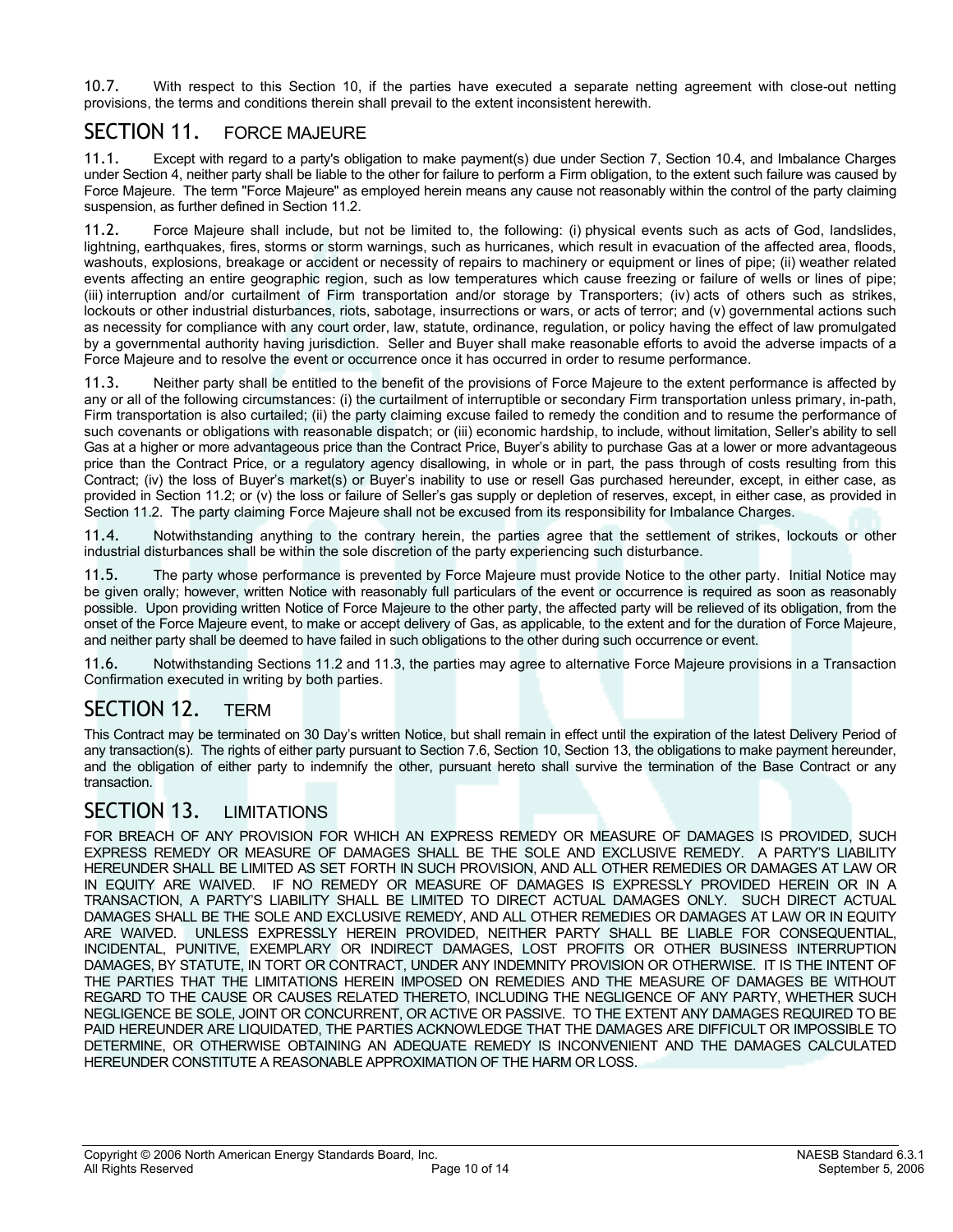# SECTION 14. MARKET DISRUPTION

If a Market Disruption Event has occurred then the parties shall negotiate in good faith to agree on a replacement price for the Floating Price (or on a method for determining a replacement price for the Floating Price) for the affected Day, and if the parties have not so agreed on or before the second Business Day following the affected Day then the replacement price for the Floating Price shall be determined within the next two following Business Days with each party obtaining, in good faith and from nonaffiliated market participants in the relevant market, two quotes for prices of Gas for the affected Day of a similar quality and quantity in the geographical location closest in proximity to the Delivery Point and averaging the four quotes. If either party fails to provide two quotes then the average of the other party's two quotes shall determine the replacement price for the Floating Price. "Floating Price" means the price or a factor of the price agreed to in the transaction as being based upon a specified index. "Market Disruption Event" means, with respect to an index specified for a transaction, any of the following events: (a) the failure of the index to announce or publish information necessary for determining the Floating Price; (b) the failure of trading to commence or the permanent discontinuation or material suspension of trading on the exchange or market acting as the index; (c) the temporary or permanent discontinuance or unavailability of the index; (d) the temporary or permanent closing of any exchange acting as the index; or (e) both parties agree that a material change in the formula for or the method of determining the Floating Price has occurred. For the purposes of the calculation of a replacement price for the Floating Price, all numbers shall be rounded to three decimal places. If the fourth decimal number is five or greater, then the third decimal number shall be increased by one and if the fourth decimal number is less than five, then the third decimal number shall remain unchanged.

# SECTION 15. MISCELLANEOUS

15.1. This Contract shall be binding upon and inure to the benefit of the successors, assigns, personal representatives, and heirs of the respective parties hereto, and the covenants, conditions, rights and obligations of this Contract shall run for the full term of this Contract. No assignment of this Contract, in whole or in part, will be made without the prior written consent of the non-assigning party (and shall not relieve the assigning party from liability hereunder), which consent will not be unreasonably withheld or delayed; provided, either party may (i) transfer, sell, pledge, encumber, or assign this Contract or the accounts, revenues, or proceeds hereof in connection with any financing or other financial arrangements, or (ii) transfer its interest to any parent or Affiliate by assignment, merger or otherwise without the prior approval of the other party. Upon any such assignment, transfer and assumption, the transferor shall remain principally liable for and shall not be relieved of or discharged from any obligations hereunder.

15.2. If any provision in this Contract is determined to be invalid, void or unenforceable by any court having jurisdiction, such determination shall not invalidate, void, or make unenforceable any other provision, agreement or covenant of this Contract.

15.3. No waiver of any breach of this Contract shall be held to be a waiver of any other or subsequent breach.

15.4. This Contract sets forth all understandings between the parties respecting each transaction subject hereto, and any prior contracts, understandings and representations, whether oral or written, relating to such transactions are merged into and superseded by this Contract and any effective transaction(s). This Contract may be amended only by a writing executed by both parties.

15.5. The interpretation and performance of this Contract shall be governed by the laws of the jurisdiction as indicated on the Base Contract, excluding, however, any conflict of laws rule which would apply the law of another jurisdiction.

15.6. This Contract and all provisions herein will be subject to all applicable and valid statutes, rules, orders and regulations of any governmental authority having jurisdiction over the parties, their facilities, or Gas supply, this Contract or transaction or any provisions thereof.

15.7. There is no third party beneficiary to this Contract.

15.8. Each party to this Contract represents and warrants that it has full and complete authority to enter into and perform this Contract. Each person who executes this Contract on behalf of either party represents and warrants that it has full and complete authority to do so and that such party will be bound thereby.

15.9. The headings and subheadings contained in this Contract are used solely for convenience and do not constitute a part of this Contract between the parties and shall not be used to construe or interpret the provisions of this Contract.

15.10. Unless the parties have elected on the Base Contract not to make this Section 15.10 applicable to this Contract, neither party shall disclose directly or indirectly without the prior written consent of the other party the terms of any transaction to a third party (other than the employees, lenders, royalty owners, counsel, accountants and other agents of the party, or prospective purchasers of all or substantially all of a party's assets or of any rights under this Contract, provided such persons shall have agreed to keep such terms confidential) except (i) in order to comply with any applicable law, order, regulation, or exchange rule, (ii) to the extent necessary for the enforcement of this Contract , (iii) to the extent necessary to implement any transaction, (iv) to the extent necessary to comply with a regulatory agency's reporting requirements including but not limited to gas cost recovery proceedings; or (v) to the extent such information is delivered to such third party for the sole purpose of calculating a published index. Each party shall notify the other party of any proceeding of which it is aware which may result in disclosure of the terms of any transaction (other than as permitted hereunder) and use reasonable efforts to prevent or limit the disclosure. The existence of this Contract is not subject to this confidentiality obligation. Subject to Section 13, the parties shall be entitled to all remedies available at law or in equity to enforce, or seek relief in connection with this confidentiality obligation. The terms of any transaction hereunder shall be kept confidential by the parties hereto for one year from the expiration of the transaction.

In the event that disclosure is required by a governmental body or applicable law, the party subject to such requirement may disclose the material terms of this Contract to the extent so required, but shall promptly notify the other party, prior to disclosure,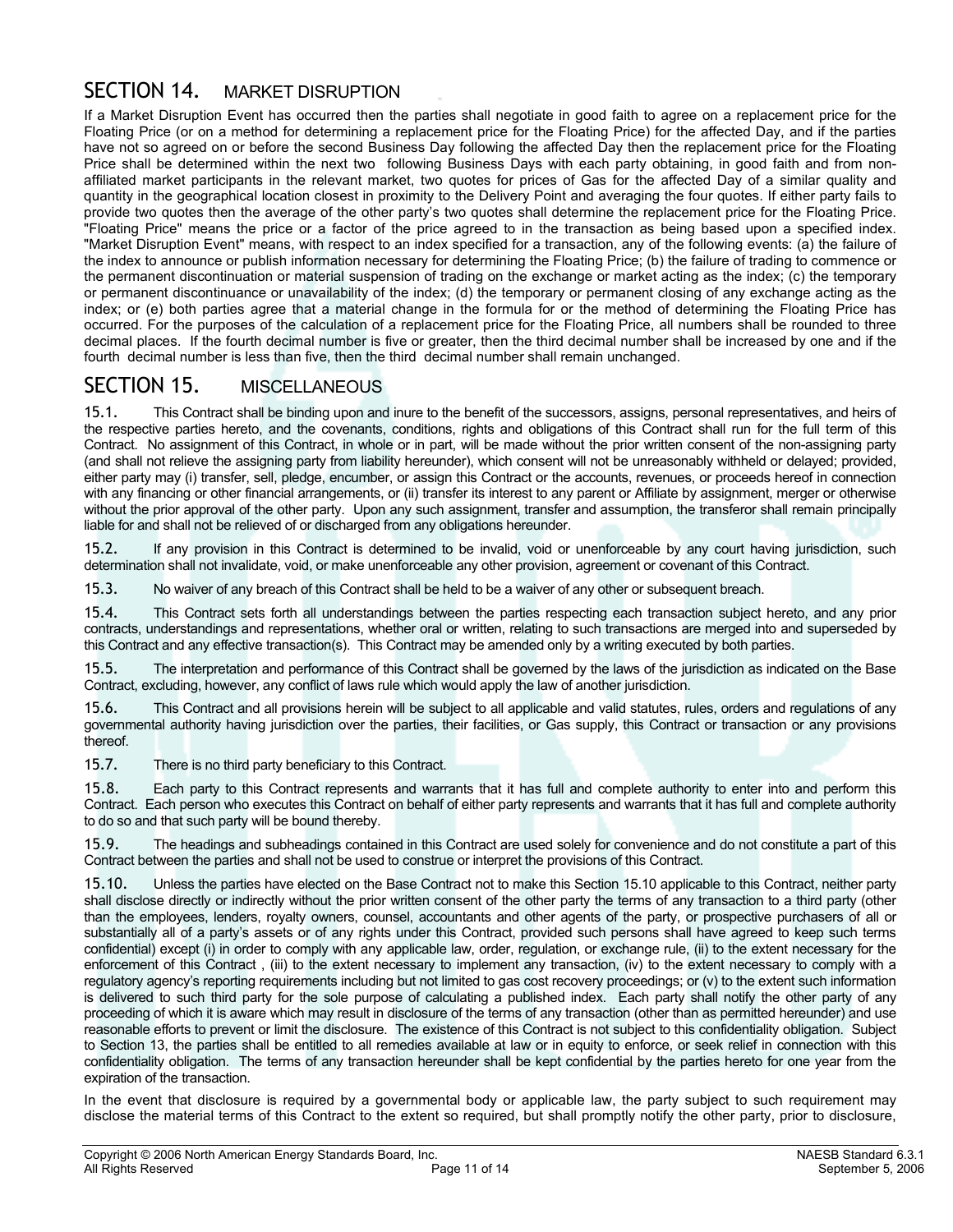and shall cooperate (consistent with the disclosing party's legal obligations) with the other party's efforts to obtain protective orders or similar restraints with respect to such disclosure at the expense of the other party.

15.11. The parties may agree to dispute resolution procedures in Special Provisions attached to the Base Contract or in a Transaction Confirmation executed in writing by both parties

15.12. Any original executed Base Contract, Transaction Confirmation or other related document may be digitally copied, photocopied, or stored on computer tapes and disks (the "Imaged Agreement"). The Imaged Agreement, if introduced as evidence on paper, the Transaction Confirmation, if introduced as evidence in automated facsimile form, the recording, if introduced as evidence in its original form, and all computer records of the foregoing, if introduced as evidence in printed format, in any judicial, arbitration, mediation or administrative proceedings will be admissible as between the parties to the same extent and under the same conditions as other business records originated and maintained in documentary form. Neither Party shall object to the admissibility of the recording, the Transaction Confirmation, or the Imaged Agreement on the basis that such were not originated or maintained in documentary form. However, nothing herein shall be construed as a waiver of any other objection to the admissibility of such evidence.

**DISCLAIMER:** The purposes of this Contract are to facilitate trade, avoid misunderstandings and make more definite the terms of contracts of purchase and sale of natural gas. Further, NAESB does not mandate the use of this Contract by any party. **NAESB DISCLAIMS AND EXCLUDES, AND ANY USER OF THIS CONTRACT ACKNOWLEDGES AND AGREES TO NAESB'S DISCLAIMER OF, ANY AND ALL WARRANTIES, CONDITIONS OR REPRESENTATIONS, EXPRESS OR IMPLIED, ORAL OR WRITTEN, WITH RESPECT TO THIS CONTRACT OR ANY PART THEREOF, INCLUDING ANY AND ALL IMPLIED WARRANTIES OR CONDITIONS OF TITLE, NON-INFRINGEMENT, MERCHANTABILITY, OR FITNESS OR SUITABILITY FOR ANY PARTICULAR PURPOSE (WHETHER OR NOT NAESB KNOWS, HAS REASON TO KNOW, HAS BEEN ADVISED, OR IS OTHERWISE IN FACT AWARE OF ANY SUCH PURPOSE), WHETHER ALLEGED TO ARISE BY LAW, BY REASON OF CUSTOM OR USAGE IN THE TRADE, OR BY COURSE OF DEALING. EACH USER OF THIS CONTRACT ALSO AGREES THAT UNDER NO CIRCUMSTANCES WILL NAESB BE LIABLE FOR ANY DIRECT, SPECIAL, INCIDENTAL, EXEMPLARY, PUNITIVE OR CONSEQUENTIAL DAMAGES ARISING OUT OF ANY USE OF THIS CONTRACT.**

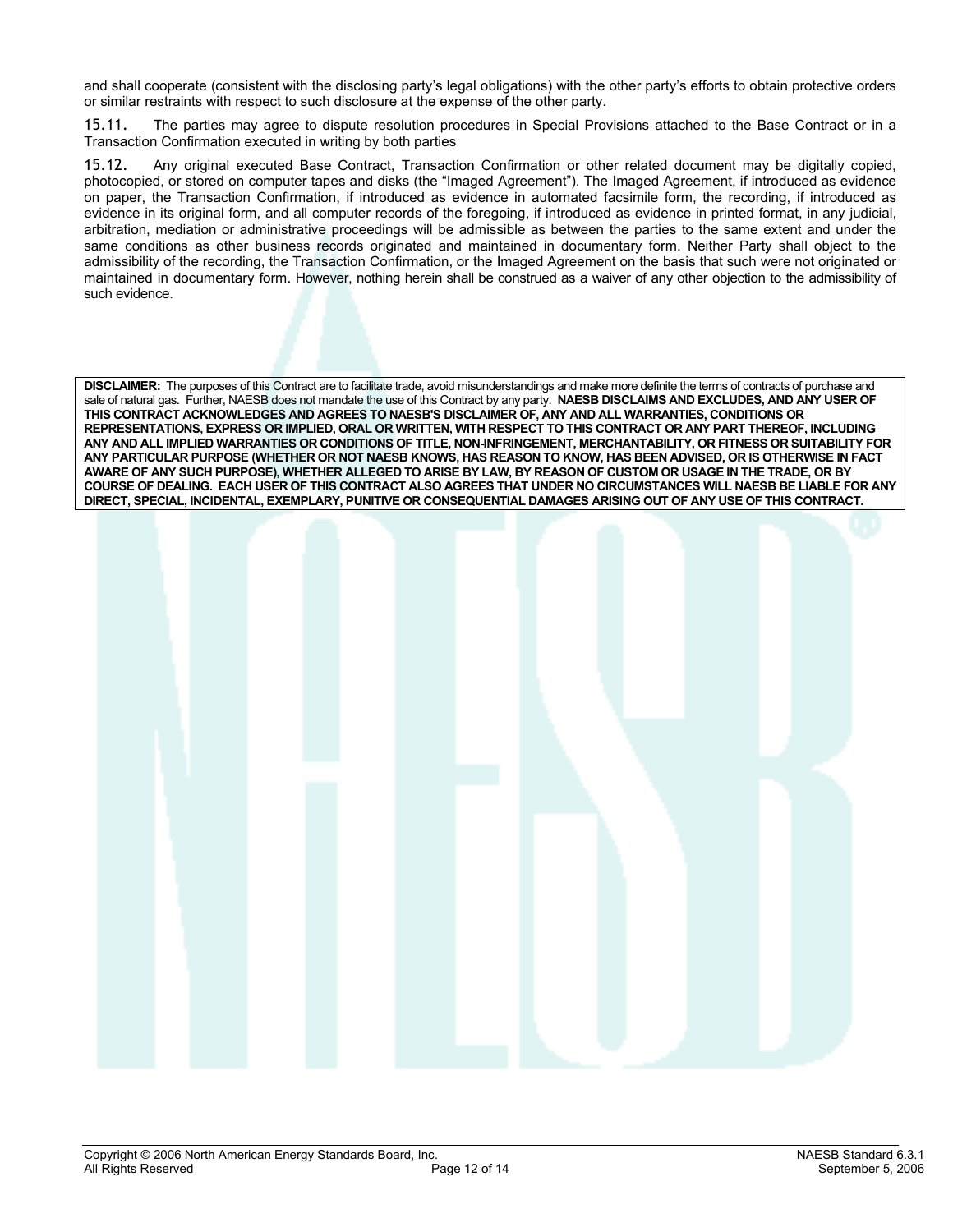### TRANSACTION CONFIRMATION **EXHIBIT A** FOR IMMEDIATE DELIVERY

| Letterhead/Logo                                                                                                                                                                                                                                                                                |                                                    |  |  |  |  |  |
|------------------------------------------------------------------------------------------------------------------------------------------------------------------------------------------------------------------------------------------------------------------------------------------------|----------------------------------------------------|--|--|--|--|--|
| This Transaction Confirmation is subject to the Base Contract between Seller and Buyer dated _____________________. The<br>terms of this Transaction Confirmation are binding unless disputed in writing within 2 Business Days of receipt unless otherwise<br>specified in the Base Contract. |                                                    |  |  |  |  |  |
| <b>SELLER:</b>                                                                                                                                                                                                                                                                                 | <b>BUYER:</b>                                      |  |  |  |  |  |
| <u> 1989 - Johann Stoff, deutscher Stoff, der Stoff, der Stoff, der Stoff, der Stoff, der Stoff, der Stoff, der S</u>                                                                                                                                                                          |                                                    |  |  |  |  |  |
|                                                                                                                                                                                                                                                                                                |                                                    |  |  |  |  |  |
|                                                                                                                                                                                                                                                                                                |                                                    |  |  |  |  |  |
| Base Contract No.                                                                                                                                                                                                                                                                              | Base Contract No.                                  |  |  |  |  |  |
|                                                                                                                                                                                                                                                                                                | Transporter Contract Number:                       |  |  |  |  |  |
|                                                                                                                                                                                                                                                                                                |                                                    |  |  |  |  |  |
|                                                                                                                                                                                                                                                                                                |                                                    |  |  |  |  |  |
| Delivery Period: Begin: <u>Communication of the Bird: Communication of the Bird: Communication of the Bird: Communication of the Bird: Communication of the Bird: Communication of the Bird: Communication of the Bird: Communic</u>                                                           |                                                    |  |  |  |  |  |
| Performance Obligation and Contract Quantity: (Select One)                                                                                                                                                                                                                                     |                                                    |  |  |  |  |  |
| Firm (Fixed Quantity):                                                                                                                                                                                                                                                                         | Firm (Variable Quantity):<br>Interruptible:        |  |  |  |  |  |
| MMBtus/day                                                                                                                                                                                                                                                                                     | MMBtus/day Minimum<br>Up to _______ MMBtus/day     |  |  |  |  |  |
| $\square$ EFP                                                                                                                                                                                                                                                                                  | MMBtus/day Maximum                                 |  |  |  |  |  |
| □ Buyer or □ Seller                                                                                                                                                                                                                                                                            | subject to Section 4.2. at election of             |  |  |  |  |  |
| Delivery Point(s): See Special Conditions.                                                                                                                                                                                                                                                     |                                                    |  |  |  |  |  |
| (If a pooling point is used, list a specific geographic and pipeline location):                                                                                                                                                                                                                |                                                    |  |  |  |  |  |
| <b>Special Conditions:</b>                                                                                                                                                                                                                                                                     |                                                    |  |  |  |  |  |
| Delivery of the gas will be made within Seller's Clay Basin storage reservoir as an in-place transfer into Buyer's Rate Schedule<br>FSS, ISS or PAL1 account.                                                                                                                                  |                                                    |  |  |  |  |  |
| As conditions precedent to the sale of the gas by Seller, Buyer must: (i) hold sufficient rights under Rate Schedule FSS, ISS or<br>PAL1 to accept an in-place transfer of gas in Clay Basin storage of the volumes identified above, and (ii) meet, in Sellers sole                           |                                                    |  |  |  |  |  |
| reasonable discretion, the creditworthiness provisions in Section 10.1 as amended by Addendum A.<br>This Transaction incorporates those Special Provisions to the Base Contract for Sale and Purchase of Natural Gas set forth on                                                              |                                                    |  |  |  |  |  |
| Addendum A, attached hereto and incorporated by this reference.                                                                                                                                                                                                                                |                                                    |  |  |  |  |  |
|                                                                                                                                                                                                                                                                                                |                                                    |  |  |  |  |  |
|                                                                                                                                                                                                                                                                                                |                                                    |  |  |  |  |  |
| Seller: <u>Andrea Barbara and Barbara and Barbara and Barbara and Barbara and Barbara and Barbara and Barbara and Barbara and Barbara and Barbara and Barbara and Barbara and Barbara and Barbara and Barbara and Barbara and Ba</u>                                                           |                                                    |  |  |  |  |  |
|                                                                                                                                                                                                                                                                                                |                                                    |  |  |  |  |  |
|                                                                                                                                                                                                                                                                                                | Title: <b>The Committee Committee</b> Section 2014 |  |  |  |  |  |
|                                                                                                                                                                                                                                                                                                |                                                    |  |  |  |  |  |